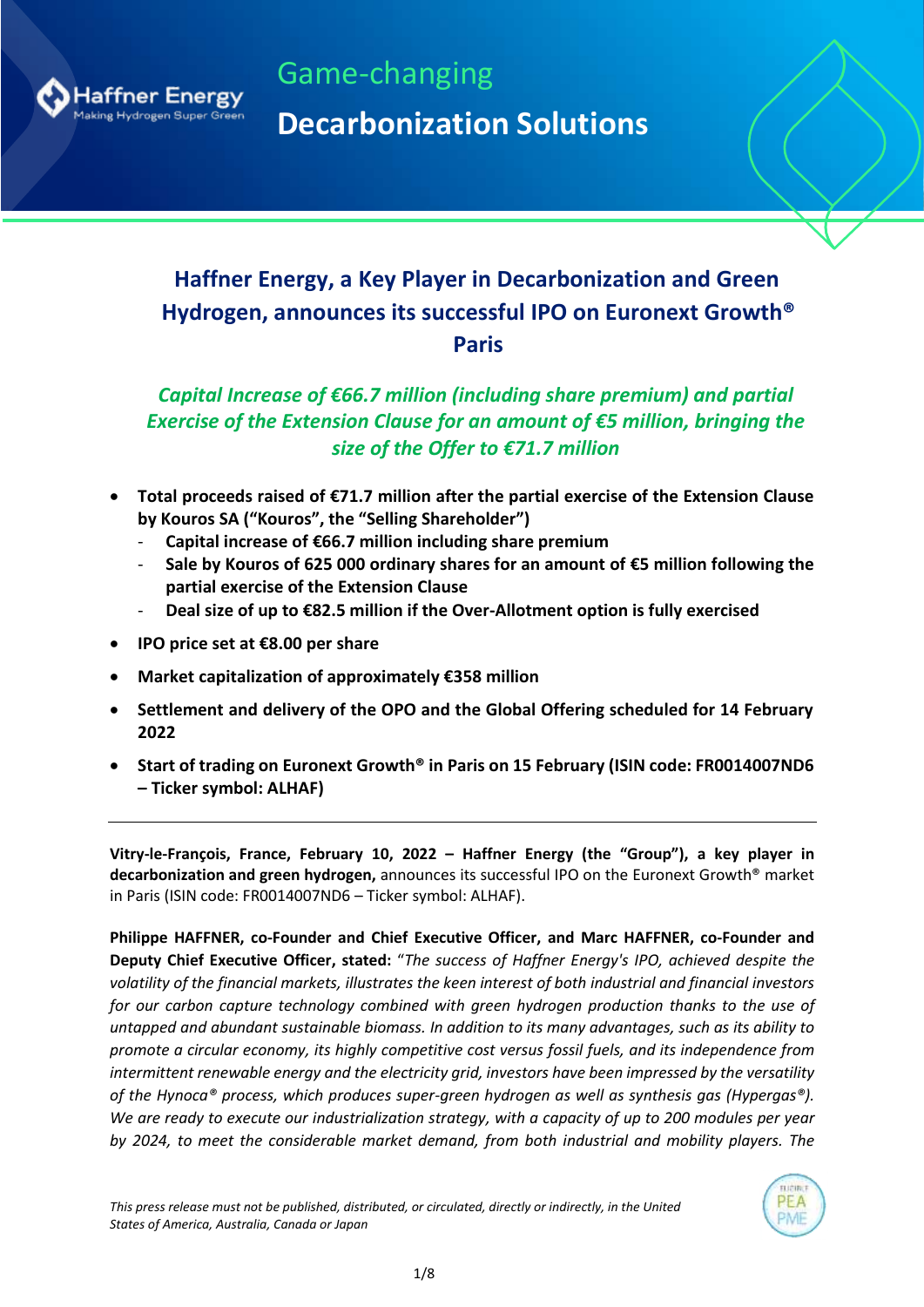*proceeds from the IPO, will also enable us to rapidly strengthen our sales force to support our global expansion, particularly in Europe, North America and Southeast Asia, while continuing our research and development efforts. We are determined to achieve these objectives to respond to the urgency of fighting global warming. 28 years after its creation, the family-owned company Haffner Energy reaffirms its original mission, which is to work for a cleaner planet for future generations. We would like to sincerely thank all our shareholders, historical and new, institutional and individual, for the confidence they have shown through their subscription. A new chapter begins today, and we look forward to writing it with you".*

# **Price and Size of the Offer**

The price of the Global Offering (the "**Global Offering**") and the Open Price Offer (the "**Open Price Offering**" or "**OPO**", and together with the Global Offering, the "**Offering**") has been set at **€8.00** per share (the "**Offer Price**"), corresponding to the bottom of the indicative range of €8.00 to €9.50.

The IPO enables the Company to carry out a capital increase of  $\epsilon$ 66.7 million (including a share premium of €65.9 million) via the issue of 8,342,857 new ordinary shares.

Considering the exercise in full of the Extension Clause, Kouros (the "**Selling Shareholder**") has sold 625 000 ordinary shares bringing the size of the Offer to €71.7 million.

The number of ordinary shares allotted in the Offer (including the potential exercise of the overallotment option in respect of 1,345,178 existing shares) is as follows:

- 9,127,958 ordinary shares allotted in the Global Offering, representing €62.3 million, or 88.51% of the total number of shares allotted; and
- 1,185,077 ordinary shares allocated in the Open Price Offering, representing €9.5 million, or 11.49% of the total number of shares allocated. Under the OPO, A1 orders (from 1 share up to and including 250 shares) will be fully served and A2 orders (above 250 shares) will be served at 100%.

Based on the Offer Price and the issuance of 8,342,857 new ordinary shares, the market capitalisation of Haffner Energy will amount to approximately €358 million after the Offering. The free float represents 8.7% of the Company's share capital and may be increased to approximately 11.7% of the share capital if the Over-Allotment Option (the "**Over-Allotment Option**") is fully exercised.

The Company will not receive any proceeds from the sale of the Assigned Shares.

## **Reminder of the Reasons for the Offering**

The issue of New Shares and the listing of the Company's Shares on Euronext Growth® are intended to provide Haffner Energy with the necessary means to finance its ambitious development strategy, according to the following allocation:

- **approximately 44% of the net proceeds of the funds raised in the Offer to finance the Company's development and industrial strategy;**
- approximately 25% of the net proceeds of the funds raised in the context of the Offer to finance **the strengthening of the Company's commercial organization and its international deployment;**
- approximately 19% of the net proceeds of the funds raised in the Offer to continue its **investments in research and development (R&D) and in a demonstration station; and**

*This press release must not be published, distributed, or circulated, directly or indirectly, in the United States of America, Australia, Canada or Japan*

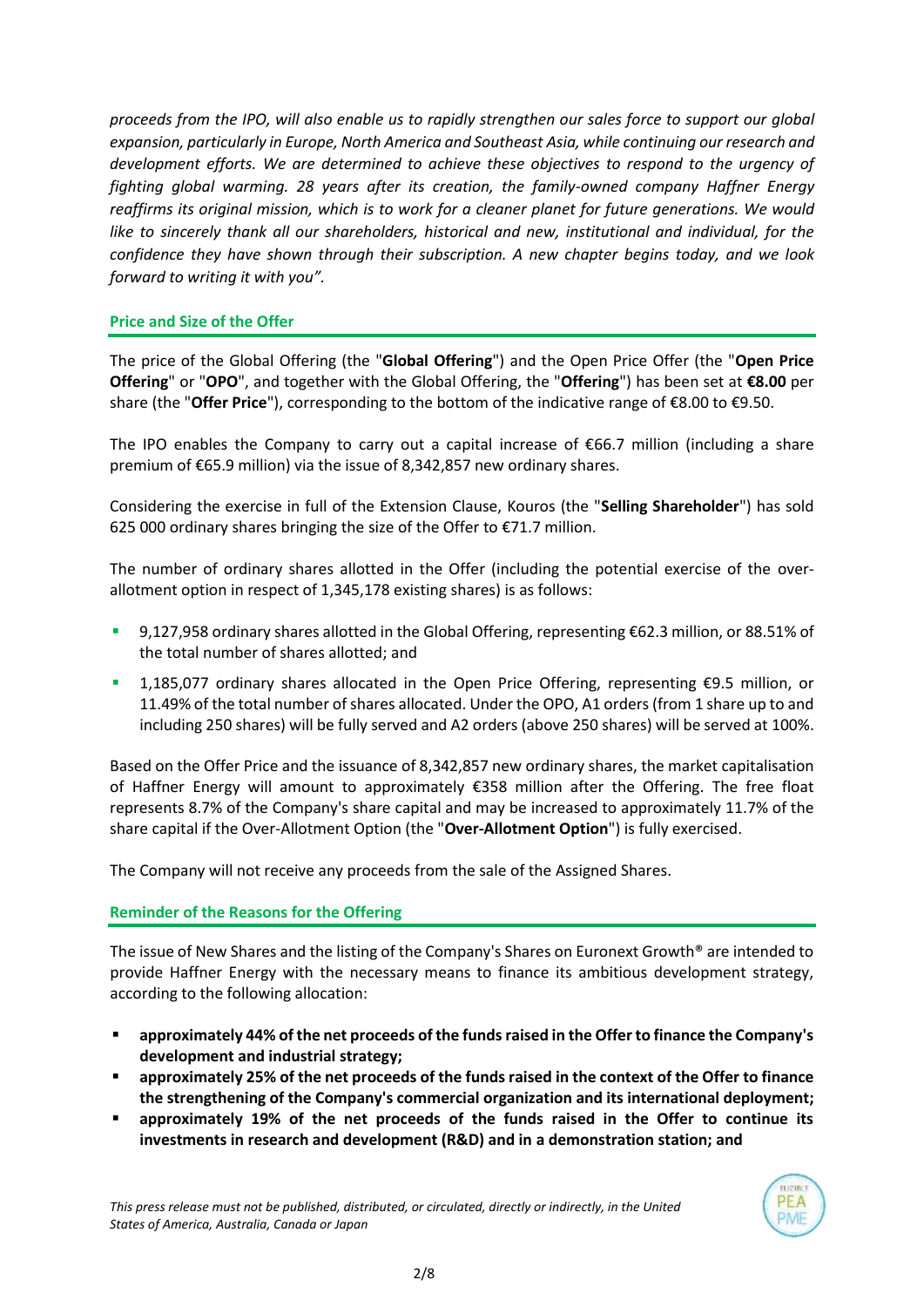# ▪ **approximately 12% of the net proceeds dedicated to investment in partnership projects.**

The listing of its shares on Euronext Growth® should also provide Haffner Energy with greater brand visibility in its markets, a significant factor in industrial and commercial negotiations.

# **Over-Allotment Option**

The Selling Shareholder has granted Portzamparc an option to acquire a number of shares representing a maximum of 15% of the aggregate number of Offering Shares, i.e. a maximum of 1,345,178 shares Transferred by the Selling Shareholder (the "**Over-Allotment Option**"). The Company will not receive any proceeds from the sale of the Transferred Shares.

The Over-Allotment Option is exercisable by Portzamparc, as stabilisation agent (the "**Stabilisation Agent**"). The deadline for the exercise of the Over-Allotment Option by the Stabilisation Agent is 16 March 2022, the end of the stabilisation period.

It is envisaged that a liquidity contract will be put in place at the end of the stabilisation period. Its implementation will be the subject of a market disclosure at the appropriate time, in accordance with applicable legal and regulatory requirements.

# **Reminder of Subscription Commitments Received and Partnership Agreements Signed**

Haffner Energy has received subscription commitments from new investors for a total amount of €37 million (i.e. 51.6% of the Offer amount based on the Offer Price), including  $€3$  million from HRS (controlled by HR Holding), €5 million from HR Holding, €5 million from Mirova, €8 million from Eren Industries, €8 million from Vicat and €8 million from Handelsbanken Asset Management.

The investment by HRS, which has undertaken to hold the shares subscribed for in the Offering for a period of 360 calendar days, is part of a three-year strategic partnership, whereby Haffner Energy will offer its customers an option to integrate a hydrogen refueling station from HRS. In return, HRS will offer Hynoca® Mobility solutions to its customers who are seeking 100% green alternatives to electrolysis.

The investment by Vicat, which has undertaken to retain the shares subscribed to in the Offering for a period of 360 calendar days, is part of a strategic partnership, whereby Vicat and Haffner Energy, based on Haffner Energy's patented Hynoca® technology, will combine their know-how to develop green solutions for the production of syngas, biochar, hydrogen and electricity. The solutions developed will be applied to cement plants and more broadly to heavy industries.

The investment by Eren Industries, which has undertaken to retain the shares subscribed for in the Offering for a period of 360 calendar days, is part of a strategic partnership. Eren Industries and Haffner Energy will create a joint venture in which Haffner Energy will hold 20% of the capital, with the possibility of increasing this to 40%. Eren Industries and Haffner Energy will join forces to accelerate the deployment of the Hynoca® technology, particularly internationally. Eren Industries will bring its recognized international know-how and financial resources in the field of developing industrial scale renewable projects, and Haffner Energy, will contribute it's highly differentiating decarbonization and hydrogen production technology that is not dependent on the electricity connection.

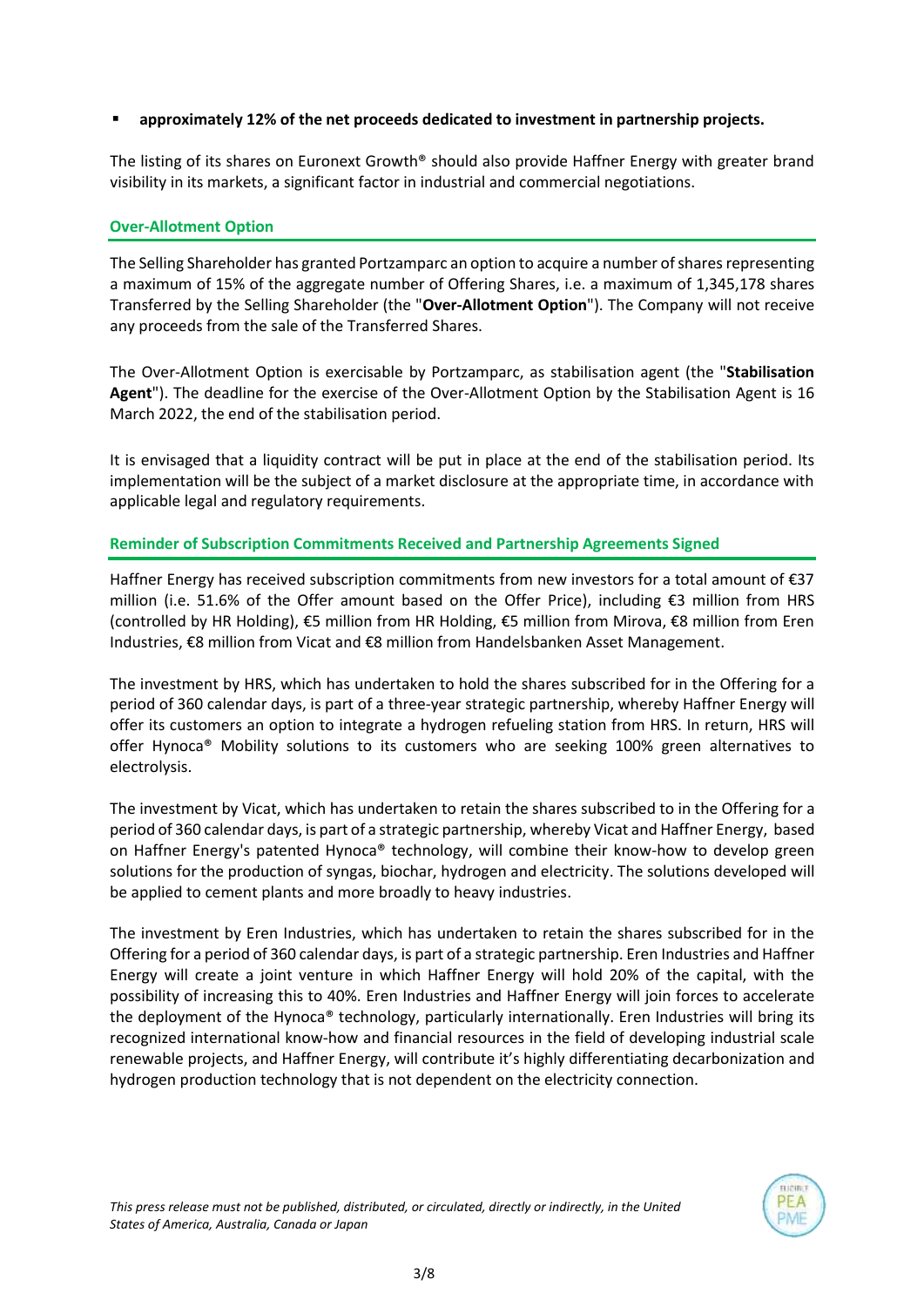# **Reminder of the Abstention from Trading and Lock-Up Undertakings**

The Company has given a lock-up commitment for a period of 180 calendar days following the settlement date of the Offering, subject to certain customary exceptions.

Haffner Participation, Eurefi and Kouros SA, will grant the Global Coordinators and Joint Bookrunners a lock-up commitment for a period of 360 calendar days following the settlement date of the Offering, subject to certain customary exceptions.

# **Breakdown of Capital and Voting Rights**

Prior to the Offering and at the end of the Offering after the exercise in full of the Extension Clause relating to 7.5% of the Offering and in case of exercise in full of the Over-Allotment Option, the share capital and the voting rights of the Company are distributed as follows:

| <b>Shareholders</b>      | <b>Before the Offering</b> |                                   | <b>After the Offering</b><br>(after partial exercise of the Extension<br>Clause) |           |                  |                    | <b>After the Offering</b><br>(in case of full exercise of the Over-<br><b>Allotment Option)</b> |           |                  |                    |
|--------------------------|----------------------------|-----------------------------------|----------------------------------------------------------------------------------|-----------|------------------|--------------------|-------------------------------------------------------------------------------------------------|-----------|------------------|--------------------|
|                          | Number of<br>shares        | % capital<br>and voting<br>rights | Number of<br>shares                                                              | % capital | Voting<br>rights | % voting<br>rights | Number of<br>shares                                                                             | % capital | Voting<br>rights | % voting<br>rights |
| Haffner<br>Participation | 17,824,000                 | 49.03%                            | 17,824,000                                                                       | 39.88%    | 35,648,000       | 45.08%             | 17,824,000                                                                                      | 39.88%    | 35,648,000       | 45.08%             |
| Eurefi                   | 5,741,600                  | 15.80%                            | 5,741,600                                                                        | 12.85%    | 11,483,200       | 14.52%             | 5,741,600                                                                                       | 12.85%    | 11,483,200       | 14.52%             |
| <b>Concert</b>           | 23,565,600                 | 64.83%                            | 23,565,600                                                                       | 52.73%    | 47,131,200       | 59.60%             | 23,565,600                                                                                      | 52.73%    | 47,131,200       | 59.60%             |
| Kouros                   | 12,785,000                 | 35.17%                            | 12,160,000                                                                       | 27.21%    | 22,974,822       | 29.06%             | 10,814,822                                                                                      | 24.20%    | 21,629,644       | 27.35%             |
| Others*                  |                            |                                   | 5,087,500                                                                        | 11.38%    | 5,087,500        | 6.43%              | 5,087,500                                                                                       | 11.38%    | 5,087,500        | 6.43%              |
| Free-float               | $\overline{\phantom{0}}$   | -                                 | 3,880,357                                                                        | 8.68%     | 3,880,357        | 4.91%              | 5,225,535                                                                                       | 11.69%    | 5,225,535        | 6.61%              |
| <b>TOTAL</b>             | 36,350,600                 | 100.00%                           | 44,693,457                                                                       | 100.00%   | 79,073,879       | 100.00%            | 44,693,457                                                                                      | 100.00%   | 79,073,879       | 100.00%            |

*\* means the investors who have subscribed following subscription commitments and supplemented, for some, by additional orders in the context of the Global Offering.*

| <b>Next steps of the process</b> |                                                                                                        |
|----------------------------------|--------------------------------------------------------------------------------------------------------|
| 14 February 2022                 | Settlement-delivery of the OPO and the Global Placement.                                               |
| 15 February 2022                 | Start of the trading of the company's shares on Euronext Growth under the<br>listing "HAFFNER ENERGY". |
|                                  | Beginning of any stabilisation period.                                                                 |
| 16 March 2022                    | Deadline for the exercise of the Over-Allotment Option.<br>End of any stabilisation period.            |

#### **Indicative financial calendar**

• 30 June 2022: publication of revenue and 2021/2022 annual results (closing date 31 March)

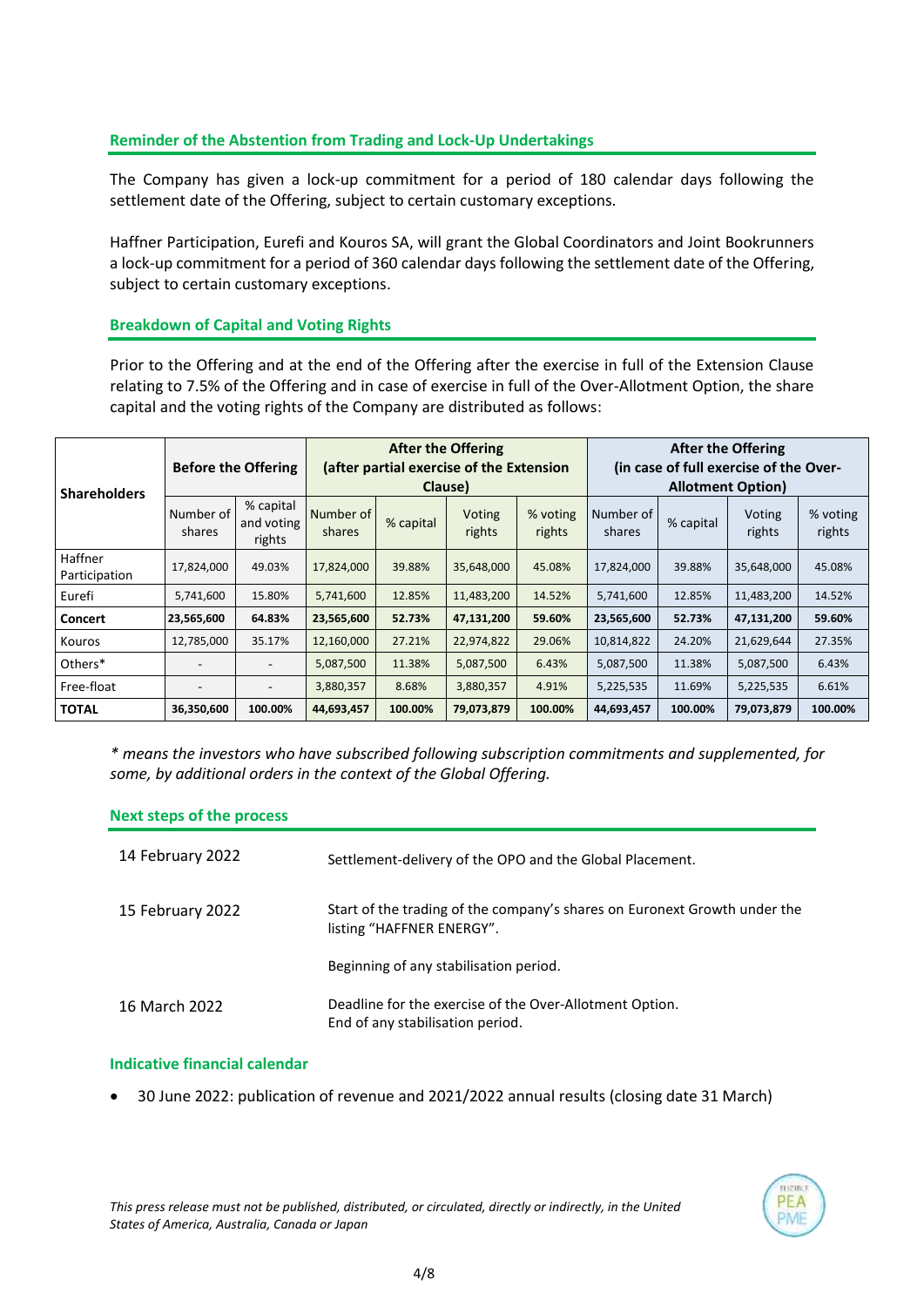# **Haffner Energy Securities Identification Codes**

- Name: Haffner Energy
- ISIN code: FR0014007ND6
- Ticker symbol: ALHAF
- Industry: Energy

**Financial Intermediaries and Advisors**



Global Coordinator Joint Bookrunner

Global Coordinator Joint Bookrunner

Global Coordinator Joint Bookrunner Listing Sponsor

PORTZAMPARC

# $LAZARD$

Financial Advisor to HAFFNER ENERGY

# **Availability of the Prospectus**

Copies of the prospectus approved by the AMF on 28 January 2022 under number 22 - 020, consisting of the registration document approved on 13 January 2022 under number I. 22-002, the supplement approved on 28 January 2022 under number I.22 - 005 and a securities note (including the summary of the prospectus), are available free of charge from Haffner Energy, as well as on Haffner Energy's website (www.haffnerenergy-finance.com) and the AMF's website (www.amf-france.org).

Haffner Energy draws the public's attention to chapter 3 "*Risk factors*" in the registration document approved by the AMF and to chapter 3 "*Risk factors related to the Offer*" of the offering circular. The occurrence of one or more of these risks could have a material adverse effect on the Group's business, reputation, financial condition, results of operations or prospects, as well as the market price of Haffner Energy's shares.

## **Contacts**

**Haffner Energy Investor Relations** Philippe Haffner / Marc Haffner [investisseurs@haffner-energy.com](mailto:investisseurs@haffner-energy.com) **Investor Relations NewCap** Marine de Fages / Louis-Victor Delouvrier Tél : +33 (0)1 44 71 94 94 [Haffner@newcap.eu](mailto:Haffner@newcap.eu)

**Media Relations NewCap** Nicolas Merigeau Tél : +33 (0)1 44 71 94 98 [Haffner@newcap.eu](mailto:Haffner@newcap.eu)

> PEA PMF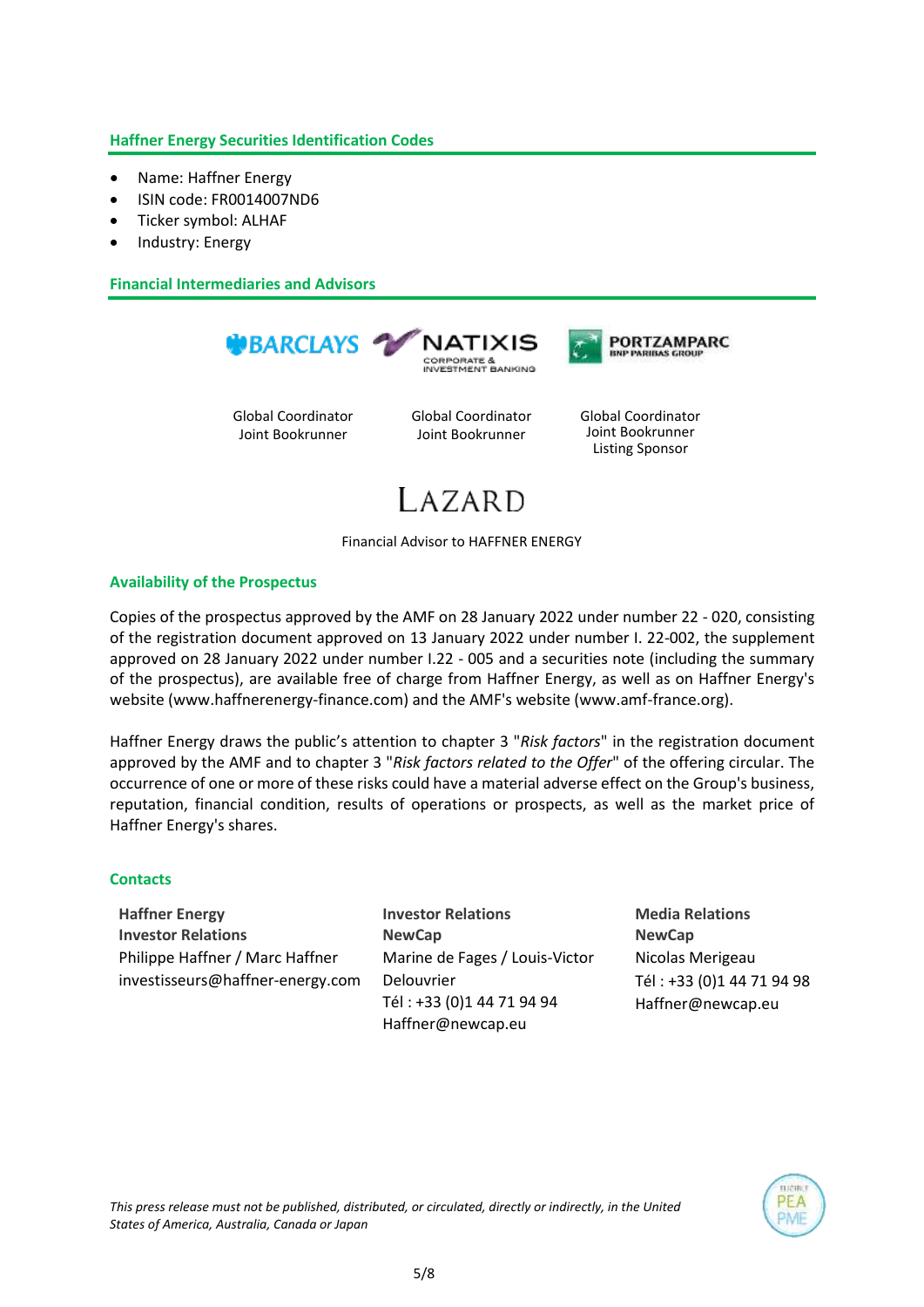#### **Disclaimer**

*This announcement is not being made in and copies of it may not be distributed or sent, directly or indirectly, into the United States of America, Canada, Australia or Japan.*

*The distribution of this document may be restricted by law in certain jurisdictions. Persons into whose possession this document comes are required to inform themselves about and to observe any such restrictions.*

*This press release is provided for information purposes only. It does not constitute and should not be deemed to constitute an offer to the public of securities, nor a solicitation of the public relating to an offer of any kind whatsoever in any country, including France. Potential investors are advised to read the prospectus before making an investment decision in order to fully understand the potential risks and rewards associated with the decision to invest in the securities.*

*This announcement is an advertisement and not a prospectus within the meaning of Regulation (EU) 2017/1129 of the European Parliament and of the Council of 14 June 2017 on the prospectus to be published when securities are offered to the public or admitted to trading on a regulated market, as amended (the "Prospectus Regulation"), also forming part of the domestic law in the United Kingdom by virtue of the European Union (Withdrawal) Act 2018 (the "EUWA").*

*With respect to the member States of the European Economic Area and to the United Kingdom, no action has been undertaken or will be undertaken to make an offer to the public of the securities referred to herein requiring a publication of a prospectus in any relevant member State other than France or the United Kingdom. As a result, the securities may not and will not be offered in any relevant member State other than France or the United Kingdom except in accordance with the exemptions set forth in Article 1(4) of the Prospectus Regulation, also forming part of the domestic law in the United Kingdom by virtue of EUWA, or under any other circumstances which do not require the publication by Haffner Energy of a prospectus pursuant to Article 3(2) of the Prospectus Regulation, also forming part of the domestic law in the United Kingdom by virtue of EUWA, and/or to applicable regulations of that relevant member State or the United Kingdom. In France, an offer to the public of securities may not be made except pursuant to a prospectus that has been approved by the French Financial Markets Authority (the "AMF"). The approval of the prospectus by the AMF should not be understood as an endorsement of the securities offered or admitted to trading on a regulated market.*

*It does not constitute an offer to purchase or to subscribe for securities in the United States or in any other jurisdiction.*

*The securities referred to herein may not be offered or sold in the United States of America absent registration or an applicable exemption from registration under the U.S. Securities Act of 1933, as amended. Haffner Energy does not intend to register all or any portion of the offering of the securities in the United States of America or to conduct a public offering of the securities in the United States of America.* 

*This communication does not constitute an offer of securities to the public in the United Kingdom. This communication is being distributed to and is directed only at (i) persons who are outside the United Kingdom or (ii) persons who are "qualified investors" within the meaning of Article 2 of the Prospectus Regulation as it forms part of domestic law by virtue of the EUWA and who are also (x) investment professionals within the meaning of Article 19(5) of the Financial Services and Markets Act 2000 (Financial Promotion) Order 2005 (the "Order") or (y) high net worth entities, or other persons to whom it may lawfully be communicated, falling within Article 49(2)(a) to (d) of the Order (all such persons together being referred to as "Relevant Persons"). Any investment activity to which this communication relates will only be available to and will only be engaged with, Relevant Persons. Any person who is not a Relevant Person should not act or rely on this document or any of its contents.*

*Any subscription or purchase of Offering Shares should be made solely on the basis of information contained in the Prospectus. The information in this announcement is subject to change. Before subscribing for or purchasing* 

*This press release must not be published, distributed, or circulated, directly or indirectly, in the United States of America, Australia, Canada or Japan*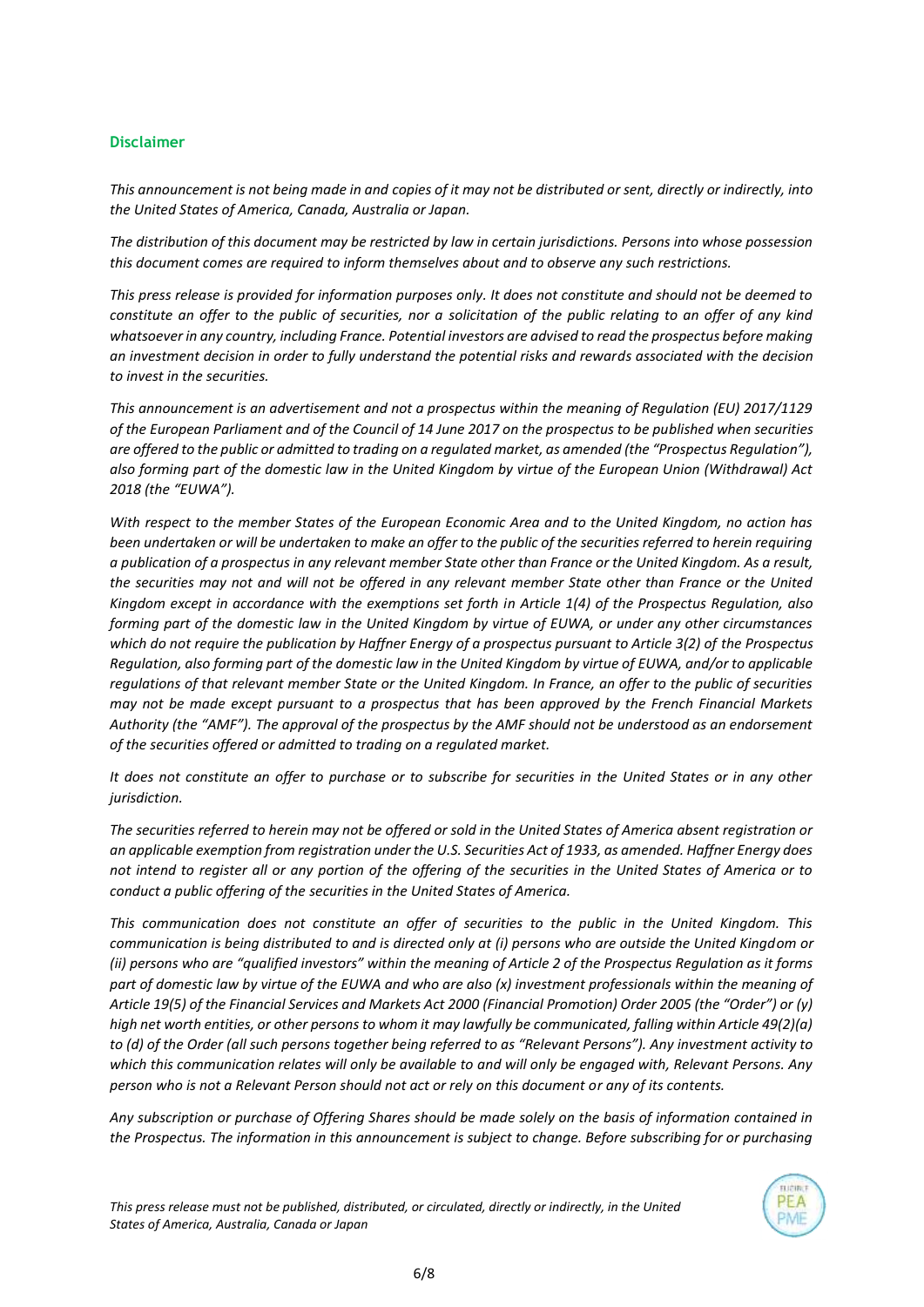*any Offering Shares, persons viewing this announcement should ensure that they fully understand and accept the risks which will be set out in the Prospectus. No reliance may be placed for any purpose on the information contained in this announcement or its accuracy or completeness. This announcement does not form part of or constitute any offer or invitation to sell or issue, or any solicitation of any offer to purchase or subscribe for any Offering Shares or any other securities nor shall it (or any part of it) or the fact of its distribution, form the basis of, or be relied on in connection with, any contract therefor.*

*None of the Joint Global Coordinators and Joint Bookrunners or any of their respective affiliates or any of their or their affiliates' directors, officers, employees, advisers or agents accepts any responsibility or liability whatsoever for/or makes any representation or warranty, express or implied, as to the truth, accuracy or completeness of the information in this announcement (or whether any information has been omitted from the announcement) or any other information relating to Haffner Energy whether written, oral or in a visual or electronic form, and howsoever transmitted or made available or for any loss howsoever arising from any use of the announcement or its contents or otherwise arising in connection therewith.*

*Each of the Joint Global Coordinators and Joint Bookrunners is acting exclusively for Haffner Energy and no one else in connection with the proposed Offering. They will not regard any other person as their respective clients in relation to the proposed Offering and will not be responsible to anyone other than Haffner Energy for providing the protections afforded to their respective clients, nor for providing advice in relation to the proposed Offering, the contents of this announcement or any transaction, arrangement or other matter referred to herein.*

*In connection with the Offering, the Joint Global Coordinators and Joint Bookrunners and any of their respective affiliates, may take up a portion of the Offering Shares as a principal position and in that capacity may retain, purchase, sell, offer to sell or otherwise deal for their own accounts in such Offering Shares and other securities of Haffner Energy or related investments in connection with the Offering or otherwise. Accordingly, references in the Prospectus to the Offering Shares being issued, offered, subscribed, acquired, placed or otherwise dealt in should be read as including any issue or offer to, or subscription, acquisition, placing or dealing by the Joint Global Coordinators and Joint Bookrunners and any of their respective affiliates acting in such capacity. In addition, the Joint Global Coordinators and Joint Bookrunners and any of their respective affiliates may enter into financing arrangements (including swaps or contracts for differences) with investors in connection with which they may from time to time acquire, hold or dispose of Offering Shares. None of the Joint Global Coordinators and Joint Bookrunners nor any of their respective affiliates intend to disclose the extent of any such investment or transactions otherwise than in accordance with any legal or regulatory obligations to do so.*

#### *Forward-looking statements*

*Certain information contained in this press release is forward looking statements and not historical data. These forward-looking statements are based on opinions, projections and current assumptions including, but not limited to, assumptions concerning the Haffner Energy's current and future strategy and the environment in which the Haffner Energy is developing. They imply known or unknown risks, uncertainties, and other factors, which could result in actual results, performances or achievements, or the results of the sector or other events, differing significantly from those described or suggested by these forward-looking statements. These risks and uncertainties include those that are indicated and detailed in Chapter 3 "Risk factors" of the registration document.* 

*These forward-looking statements are given only on the date of this press release and each of Haffner Energy and the Joint Global Coordinators and Joint Bookrunners expressly declines any obligation or commitment to publish updates or corrections of the forward-looking statements included in this press release in order to reflect any change affecting the forecasts or events, conditions, or circumstances on which these forward-looking statements are based. The forward-looking statements and information do not constitute guarantees of future performances, and are subject to various risks and uncertainties, a large number of which are difficult to predict and generally outside the control of Haffner Energy. Actual results may differ significantly from those described, suggested, or projected by the forward-looking information and statements.*

*This press release must not be published, distributed, or circulated, directly or indirectly, in the United States of America, Australia, Canada or Japan*